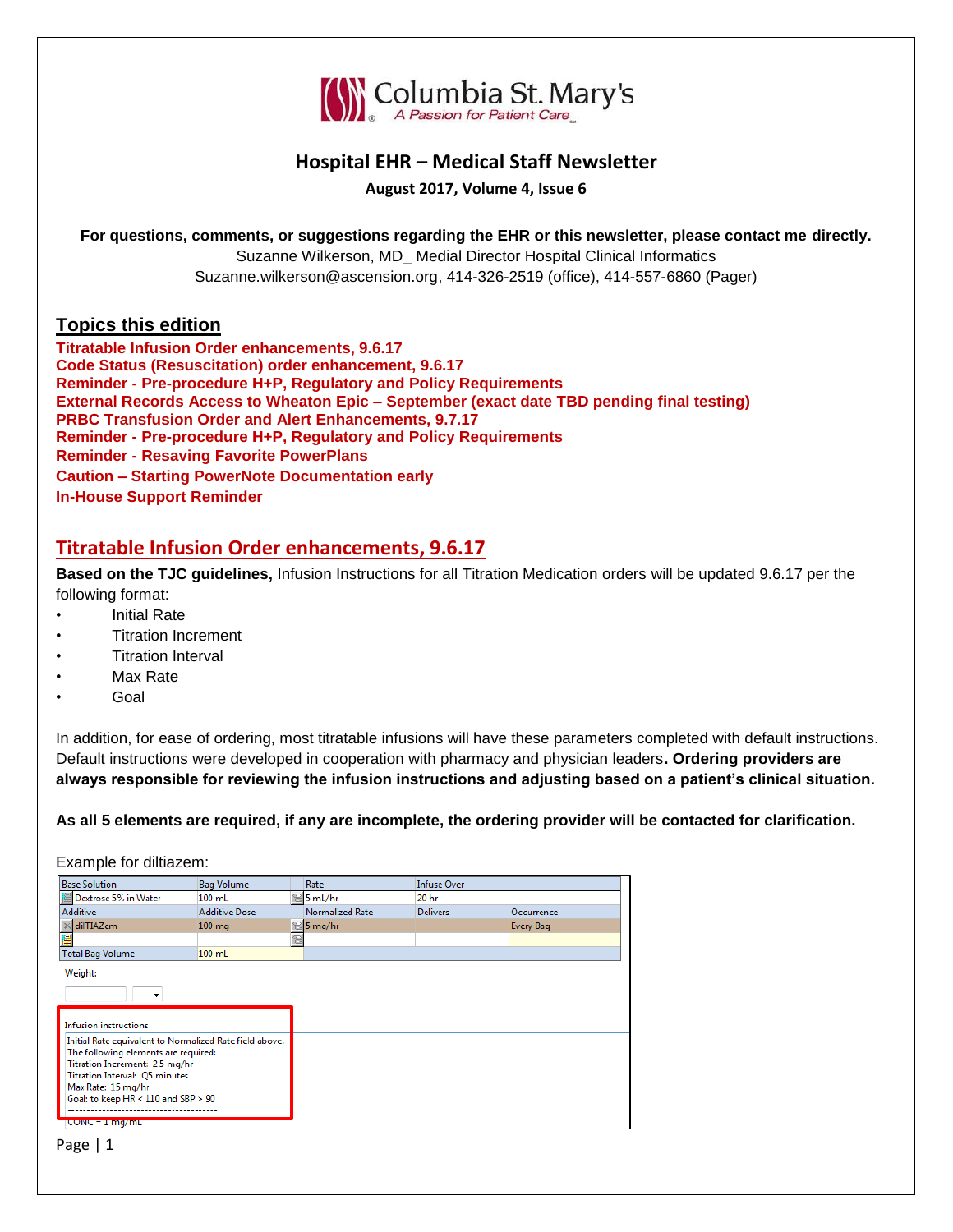# **Code Status (Resuscitation) order enhancement, 9.6.17**

The Code Status (Resuscitation) order will have some minor changes in language starting 9.6.17. These changes better assure that the order appropriately correlates our updated DNR policy.

Document in order consensual discussion with decisional patient. If patient not decisional, then note in the order the alternate person involved in the discussion.

| *Resuscitation Status: Full Code | $\check{ }$                              |  |  |  |  |
|----------------------------------|------------------------------------------|--|--|--|--|
| *Discussed Consensually With:    | $\check{ }$                              |  |  |  |  |
| <b>Special Instructions:</b>     | <b>Decisional Adult Patient</b>          |  |  |  |  |
|                                  | Healthcare POA of non-decisional patient |  |  |  |  |
|                                  | Spouse of non-decisional patient         |  |  |  |  |
|                                  | Adult child of non-decisional patient    |  |  |  |  |
|                                  | Parent of non-decisional patient         |  |  |  |  |
|                                  | Legal Guardian of non-decisional patient |  |  |  |  |
|                                  | Other: Specifiy in Special Instructions  |  |  |  |  |

After an order is placed, the order details can be visualized by hovering over the order.

Details:

Start Date: 08/28/17 17:23:00 CDT, Resuscitation Status DNR/DNI, Discussed Consensually Healthcare POA of non-decisional patient

# **External Records Access to Wheaton Epic – September (exact date TBD pending final testing)**

Soon, Cerner EHR will have access to external Ascension Wisconsin Wheaton Franciscan Epic patient records.

**The attached job aid has details on how you can access these records**.

Records will include:

- Allergies and Medications
- Active medications
- Active Problems
- Immunizations
- List of recent visits/encounters
- Most recent vital signs
- Most recent lab, imaging, and pathology results
- Documents –identified as follows
	- o Continuity of Care Document patient level summary (information from multiple encounters/visits)
	- $\circ$  Encounter/Visit level summaries titled by Encounter type as in these examples
		- Hospital Encounter
		- **Surgery**
		- **-** Office Visit

(At this time we will be receiving visit summaries only and not full Physician Notes. We expect to move forward with full notes as we enhance the interface.)

Please keep in mind that Epic records are being made available via a custom interface between Epic and Cerner. Our job aid and knowledge on data transfer is limited to work we have done in a test domain. When real patient data starts moving things may look a little different and there could be problems that we did not predict. As such, I would very much appreciate it if you reach out to me with any concerns you have or ideas for improvement.

Page | 2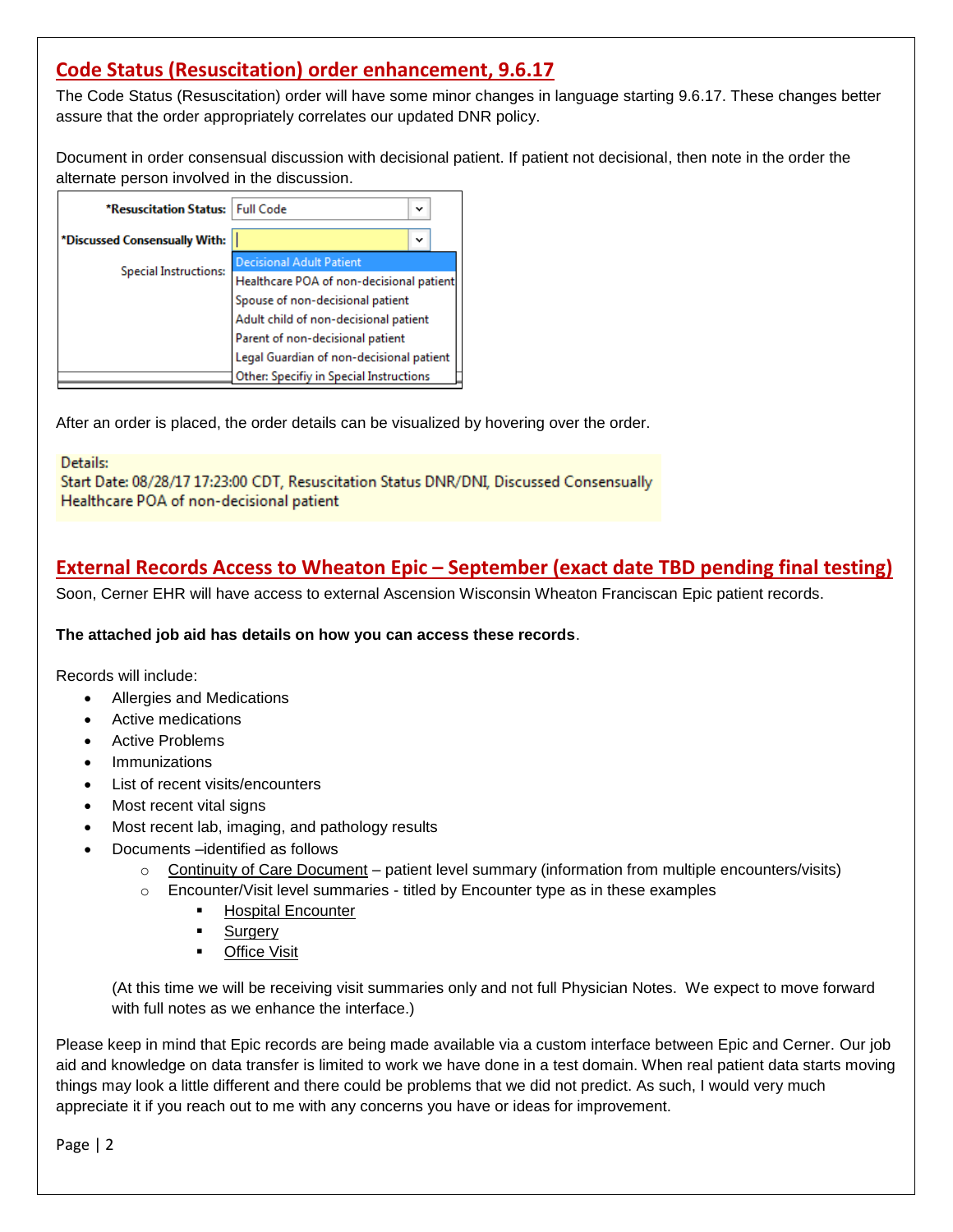# **PRBC Transfusion Order and Alert Enhancements, 9.7.17**

As we better align our blood product stewardship efforts with those of Ascension, we will be making some changes in the EHR to both our indication options and clinical decision support (CDS) alerts.

As shown here, the indication options have been narrowed.

## **Current PRBC Transfusion Indications Transfusion Indications starting 9.7.17**

Acute blood loss > 30% of blood volume Hgb <10 & CAD or MI or pulmonary diseas Hgb <10 & organ ischemia Hgb <10 & symptomatic anemia  $Hqb < 7$  $Hqb < 8$  & comorbid conditions Keep Hgb above 7 & bone marrow failure Massive transfusion

Decompensated Cardiac patient;Hgb<=8  $Hqb \leq 7$ Medical pts with other conditions Rapid Blood loss > 30% Blood volume Surgical pts with other conditions

Following are situations that will trigger a CDS alert:

- Any indication, except *Rapid Blood Loss*, if no Hgb result within prior 72 hours.
- Indication of *<=7* selected, but patient Hgb result >7
- Patient Hgb > 8 and any of the following indications chosen:
	- o Decompensated Cardiac patient
	- o Medical pts with other conditions
	- o Surgical pts with other conditions

All alerts provide guidance and alternative options as shown in examples here.

- CANCEL Nurse Transfuse Packed Red Blood Cells
- @ PLACE Nurse Transfuse Packed Red Blood Cells
- MODIFY Nurse Transfuse Packed Red Blood Cells

In addition, if transfusion ordered and patient does not have a recent Hgb level, the alert will offer quick pick option for ordering.

## Add Order for:

## **H&H-> Stat collect**

In summary, these alerts are for guidance and are not hard stops. They were developed based on best practice guidelines. Final discretion always rests with the ordering provider.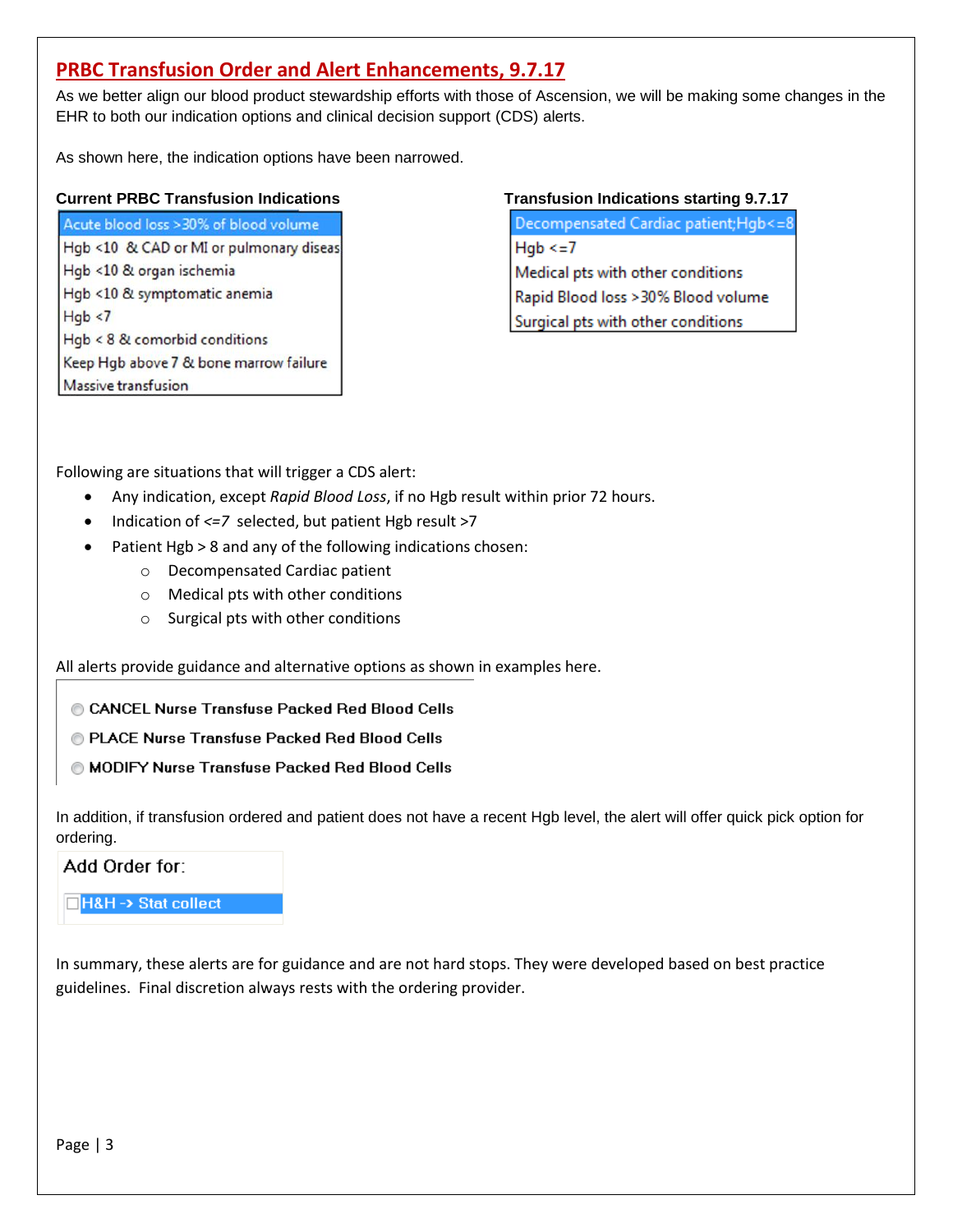# **Reminder - Pre-procedure H+P, Regulatory and Policy Requirements**

An H&P must be completed prior to all invasive procedures that require anesthesia. The required elements in the H&P are determined based on the level of anesthesia (see addendum at end of newsletter). Except for moderate sedation, all levels of anesthesia require a comprehensive H&P.

Physician should utilize the correct PowerNote H&P template based on a patient's situation. Examples below:

#### **Comprehensive H&P completed within the prior 30 days**

a. Utilize PowerNote template "History and Physical Update."

- OR -

b. Use paper H&P update form. You must enter the date of the original H&P and check the appropriate box indicating if there have or have not been any changes since then.

#### **Comprehensive H&P not completed within the prior 30 days:**

Utilize Powernote template "Day Surgery H&P." (Though titled "Day Surgery" it is applicable for admissions also.)

#### **Moderate Sedation**

Utilize "Moderate Sedation Pre-Assessment H&P"

### **Templates are available in the PowerNote CSM Custom Catalog in Procedures folder as indicated here.**

| *Type:                                                             |                                                 |  |  |  |
|--------------------------------------------------------------------|-------------------------------------------------|--|--|--|
| ÷<br>÷<br>*Date: 08/31/2017<br>0822<br>CDT<br>$\blacktriangledown$ |                                                 |  |  |  |
| Title:                                                             |                                                 |  |  |  |
|                                                                    |                                                 |  |  |  |
| <b>Encounter Pathway</b><br>Existing<br>Precompleted<br>Catalog    | $Recent$<br>Favorites                           |  |  |  |
|                                                                    |                                                 |  |  |  |
| Catalog :<br>"CSM Custom Catalog                                   | <b>Add to Favorites</b>                         |  |  |  |
|                                                                    |                                                 |  |  |  |
| Name                                                               | Description                                     |  |  |  |
| Hospital<br>$+$<br>8000                                            | Hospital                                        |  |  |  |
| $\Box$ $\Box$ Procedures                                           | Procedures                                      |  |  |  |
| Bone Marrow Asp/Bx Procedure<br>:                                  | AHMI_2G_Bone Marrow Asp/Bx Procedure            |  |  |  |
| Carotid Artery Stent-Postoperative Note<br>:                       | AHMI 2G Carotid Artery Stent-Postoperative Note |  |  |  |
| Clinic_Outpatient Procedure Note<br>:                              | AHMI_2G_Clinic Outpatient Procedure Note        |  |  |  |
| Colonoscopy<br>:                                                   | AHMI 2G Colonoscopy                             |  |  |  |
| Day Surgery H&P<br>:                                               | AHMI_2G_Day Surgery H&P                         |  |  |  |
| EGD<br>:                                                           | AHMI 2G EGD                                     |  |  |  |
| <b>ERCP</b><br>:                                                   | AHMI 2G ERCP                                    |  |  |  |
| <b>History and Physical Update</b><br>:                            | AHMI 2G-History and Physical Update             |  |  |  |
| M2A Capsule Endoscopy<br>:                                         | AHMI 2G M2A Capsule Endoscopy                   |  |  |  |
| Moderate Sedation Pre-Assessment H&P<br>:                          | AHMI 2G Moderate Sedation Pre-Assessment H&P    |  |  |  |
|                                                                    |                                                 |  |  |  |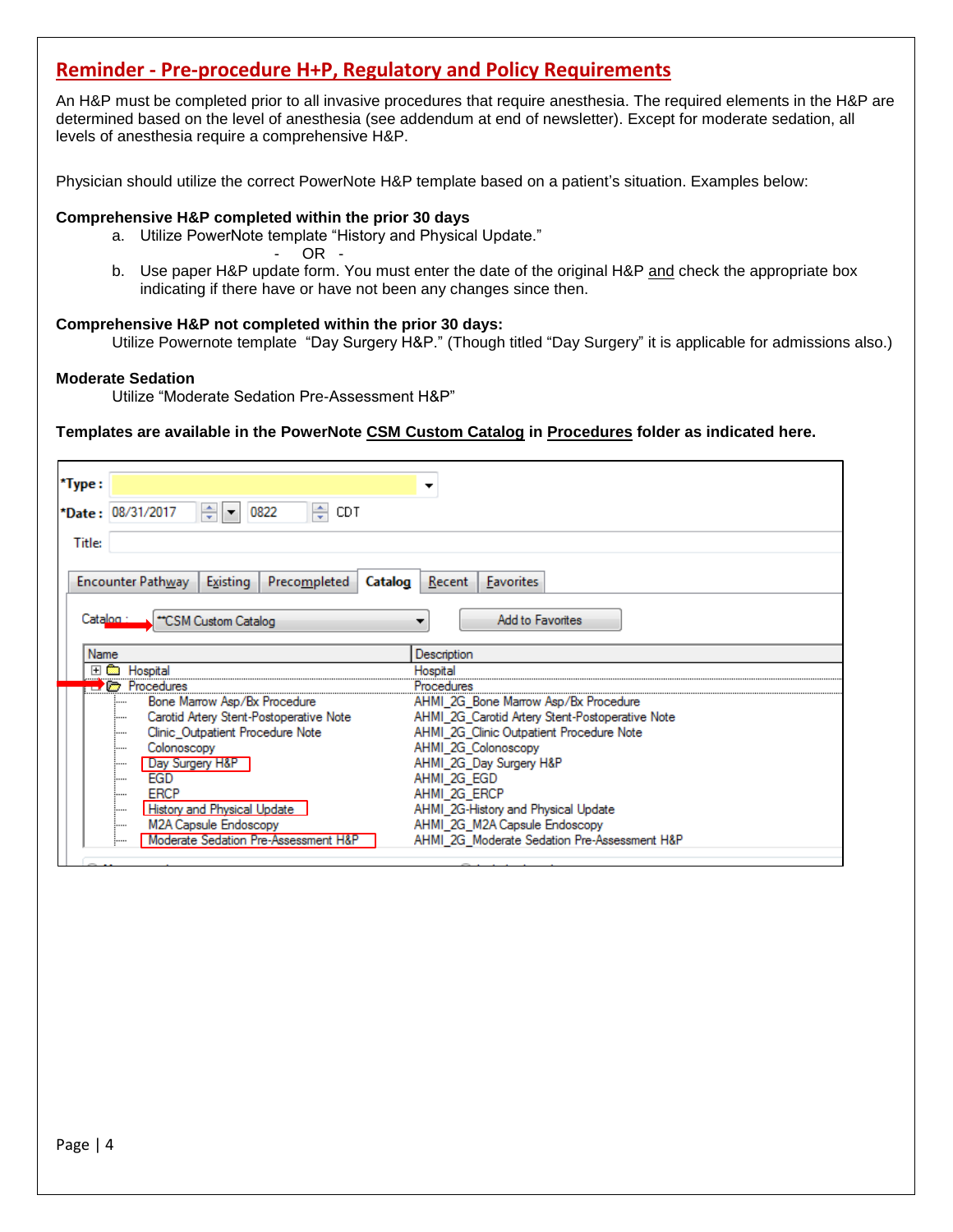# **Reminder - Resaving Favorite PowerPlans**

Required changes to PowerPlans automatically update previously saved favorites. Unfortunately, though you do not lose the other elements of your favorite plan, you may be bothered by the following alert.



### **To prevent the alert with each subsequent use of your favorite PowerPlan, perform the following steps:**

- 1. Click **OK**. This will open your original saved favorite PowerPlan. This plan will no longer contain the removed order, but will maintain all other previous favorite customizations.
- 2. Click **Save as My Favorite**.
- 3. You will see the following alert. (Do not change the plan name.) Click **OK**.

|    | Save as My Favorite                                                                                        |
|----|------------------------------------------------------------------------------------------------------------|
|    | Plan Favorite Name:                                                                                        |
|    | EC Echocardiogram w/Doppler Complete                                                                       |
|    | OK<br>Cancel                                                                                               |
| 4. | You will see the following alert. Click Yes.                                                               |
|    | Save as My Favorite<br>$\Sigma$ 3                                                                          |
|    | A plan favorite already exists with the same name. Do you want to<br>overwrite the existing plan favorite? |
|    | Yes<br>No                                                                                                  |

# **Caution – Starting PowerNote Documentation early**

To improve efficiency, some will start a PowerNote document prior to seeing a patient or performing a procedure. The PowerNote will be saved and then accessed later to complete and sign. In this situation it is **critical that the time/date stamp at the time of signing be updated to match the actual time of the patient evaluation or procedure.**

| Sign/Submit Note            |                                              |                                       |                 |         | $\mathbf{x}$    |
|-----------------------------|----------------------------------------------|---------------------------------------|-----------------|---------|-----------------|
| *Type:<br>Title:            | History and Physical<br>History and Physical |                                       |                 |         | Default Title   |
| *Date:                      | 08/31/2017                                   | 취<br>0904<br>$\overline{\phantom{0}}$ | ᆃ CDT           |         | Current Date    |
| Endorsers <sup>-</sup><br>г | Request endorsement                          |                                       | Remove Endorser |         | Manage Defaults |
| Endorser                    |                                              | Type                                  | Due By          | Comment |                 |

If you mistakenly do not adjust the time and date appropriately then you should create a new document and "in error" the original erroneous document.

Page | 5